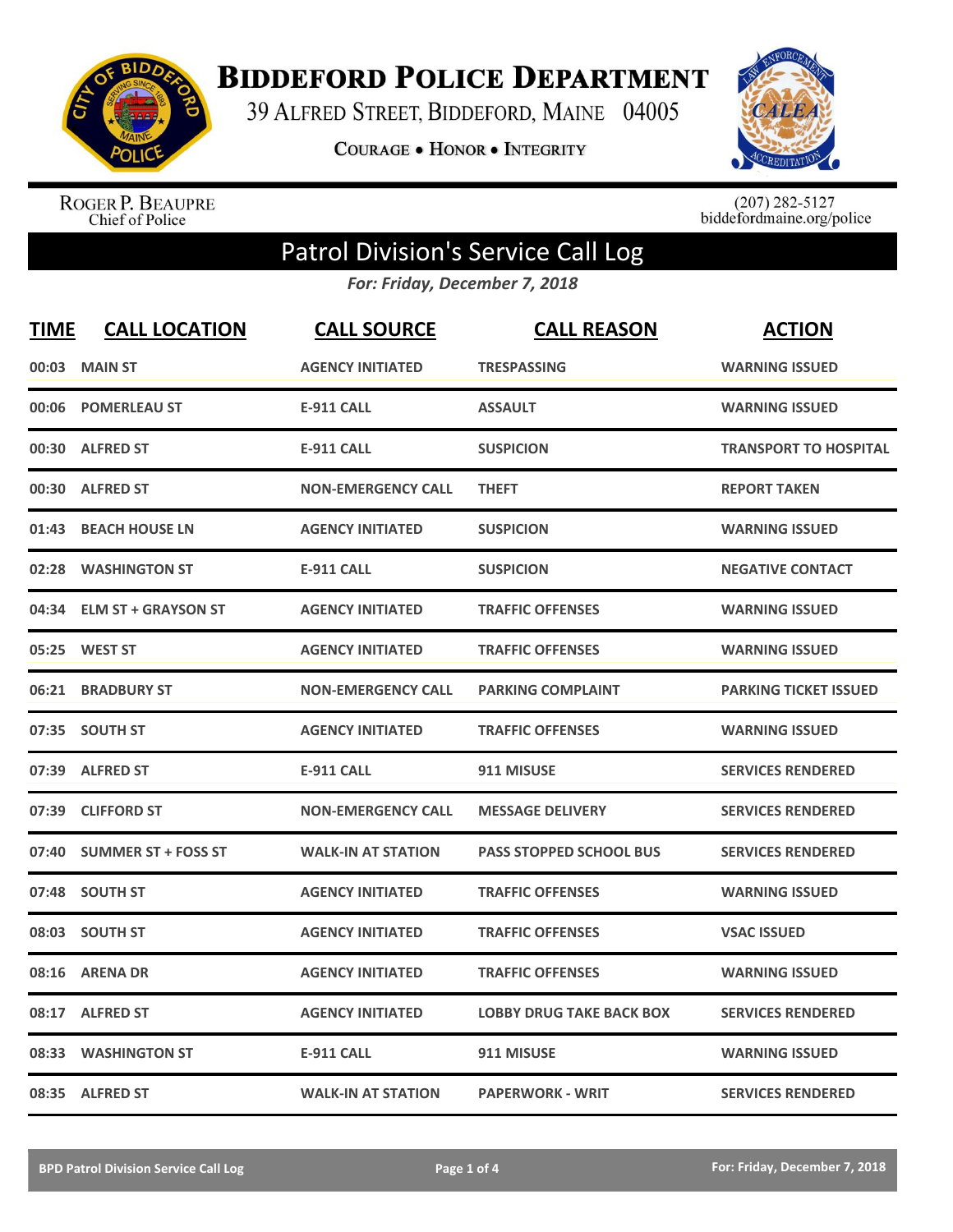| <b>TIME</b> | <b>CALL LOCATION</b>    | <b>CALL SOURCE</b>                                             | <b>CALL REASON</b>                                                                           | <b>ACTION</b>                |
|-------------|-------------------------|----------------------------------------------------------------|----------------------------------------------------------------------------------------------|------------------------------|
|             | 09:04 CLIFFORD ST       | <b>NON-EMERGENCY CALL</b>                                      | <b>WARRANT ARREST</b>                                                                        | <b>NEGATIVE CONTACT</b>      |
| 09:17       | <b>MAPLEWOOD AVE</b>    | <b>NON-EMERGENCY CALL</b>                                      | ATTEMPTED/THREATENED SUICIDE REPORT TAKEN                                                    |                              |
|             | 09:50 HILLS BEACH RD    | E-911 CALL                                                     | 911 MISUSE                                                                                   | <b>REFERRED OTHER AGENCY</b> |
|             | 09:56 IVY ST            | <b>OTHER</b>                                                   | <b>48 - HR RULE</b>                                                                          | <b>SERVICES RENDERED</b>     |
|             | 10:04 HILLS BEACH RD    | <b>E-911 CALL</b>                                              | 911 MISUSE                                                                                   | <b>SERVICES RENDERED</b>     |
|             | 10:22 WATER ST          | <b>NON-EMERGENCY CALL</b>                                      | <b>ARTICLES LOST/FOUND</b>                                                                   | <b>SERVICES RENDERED</b>     |
|             | 10:25 HOOPER ST         | <b>NON-EMERGENCY CALL</b>                                      | <b>CODES ENFORCEMENT</b>                                                                     | <b>SERVICES RENDERED</b>     |
|             | 10:58 ALFRED ST         | <b>WALK-IN AT STATION</b>                                      | <b>SUSPICION</b>                                                                             | <b>SERVICES RENDERED</b>     |
|             | 11:16    FOSS ST        | <b>AGENCY INITIATED</b>                                        | <b>PRO-ACTIVE DV RESPONSE TEAM</b>                                                           | <b>NO VIOLATION</b>          |
|             | 11:26 IVY ST            | <b>AGENCY INITIATED</b>                                        | <b>PRO-ACTIVE DV RESPONSE TEAM</b>                                                           | <b>NO VIOLATION</b>          |
|             | <b>11:32 MAIN ST</b>    | <b>NON-EMERGENCY CALL</b>                                      | <b>SHOPLIFTING</b><br>OFFENDER: CHRISTIAN JORDAN KOZDRA  AGE: 21  RESIDENT OF: BIDDEFORD, ME | <b>CITATION ISSUED</b>       |
|             |                         | CHARGE: THEFT BY UNAUTHORIZED TAKING OR TRANSFER - SHOPLIFTING |                                                                                              |                              |
| 11:40       | <b>BIRCH ST</b>         | <b>AGENCY INITIATED</b>                                        | <b>PRO-ACTIVE DV RESPONSE TEAM</b>                                                           | <b>NO VIOLATION</b>          |
|             | 12:02 MT VERNON ST      | <b>AGENCY INITIATED</b>                                        | <b>PAPERWORK</b>                                                                             | <b>PAPERWORK NOT SERVED</b>  |
|             | 12:06 SOUTH ST + ELM ST | <b>E-911 CALL</b>                                              | <b>DRUNKENNESS</b>                                                                           | <b>SERVICES RENDERED</b>     |
|             | 12:10 ALFRED ST         | <b>WALK-IN AT STATION</b>                                      | <b>COURT ORDERED CHECK IN</b>                                                                | <b>SERVICES RENDERED</b>     |
|             | 12:14 *** UNKNOWN***    | <b>AGENCY INITIATED</b>                                        | <b>PAPERWORK</b>                                                                             | <b>PAPERWORK NOT SERVED</b>  |
|             | 12:21 *** UNKNOWN***    | <b>AGENCY INITIATED</b>                                        | <b>PAPERWORK</b>                                                                             | <b>PAPERWORK NOT SERVED</b>  |
|             | 12:25 STATE ST          | <b>AGENCY INITIATED</b>                                        | <b>PAPERWORK</b>                                                                             | <b>PAPERWORK NOT SERVED</b>  |
|             | <b>12:30 MAIN ST</b>    | <b>AGENCY INITIATED</b>                                        | <b>PAPERWORK</b>                                                                             | <b>PAPERWORK NOT SERVED</b>  |
|             | 12:35 ALFRED ST         | <b>E-911 CALL</b>                                              | 911 MISUSE                                                                                   | <b>NO ACTION REQUIRED</b>    |
|             | 12:37 SOUTH ST          | <b>AGENCY INITIATED</b>                                        | <b>TRAFFIC OFFENSES</b>                                                                      | <b>WARNING ISSUED</b>        |
|             | 12:50 FOSS ST           | <b>AGENCY INITIATED</b>                                        | <b>PAPERWORK</b>                                                                             | <b>PAPERWORK SERVED</b>      |
| 13:02       | <b>MAIN ST</b>          | <b>AGENCY INITIATED</b>                                        | <b>PAPERWORK</b>                                                                             | <b>PAPERWORK SERVED</b>      |
|             | 13:09 ELM ST            | <b>AGENCY INITIATED</b>                                        | <b>PAPERWORK</b>                                                                             | <b>PAPERWORK NOT SERVED</b>  |
|             | 13:24 ANDREWS RD        | <b>E-911 CALL</b>                                              | 911 MISUSE                                                                                   | <b>NO ACTION REQUIRED</b>    |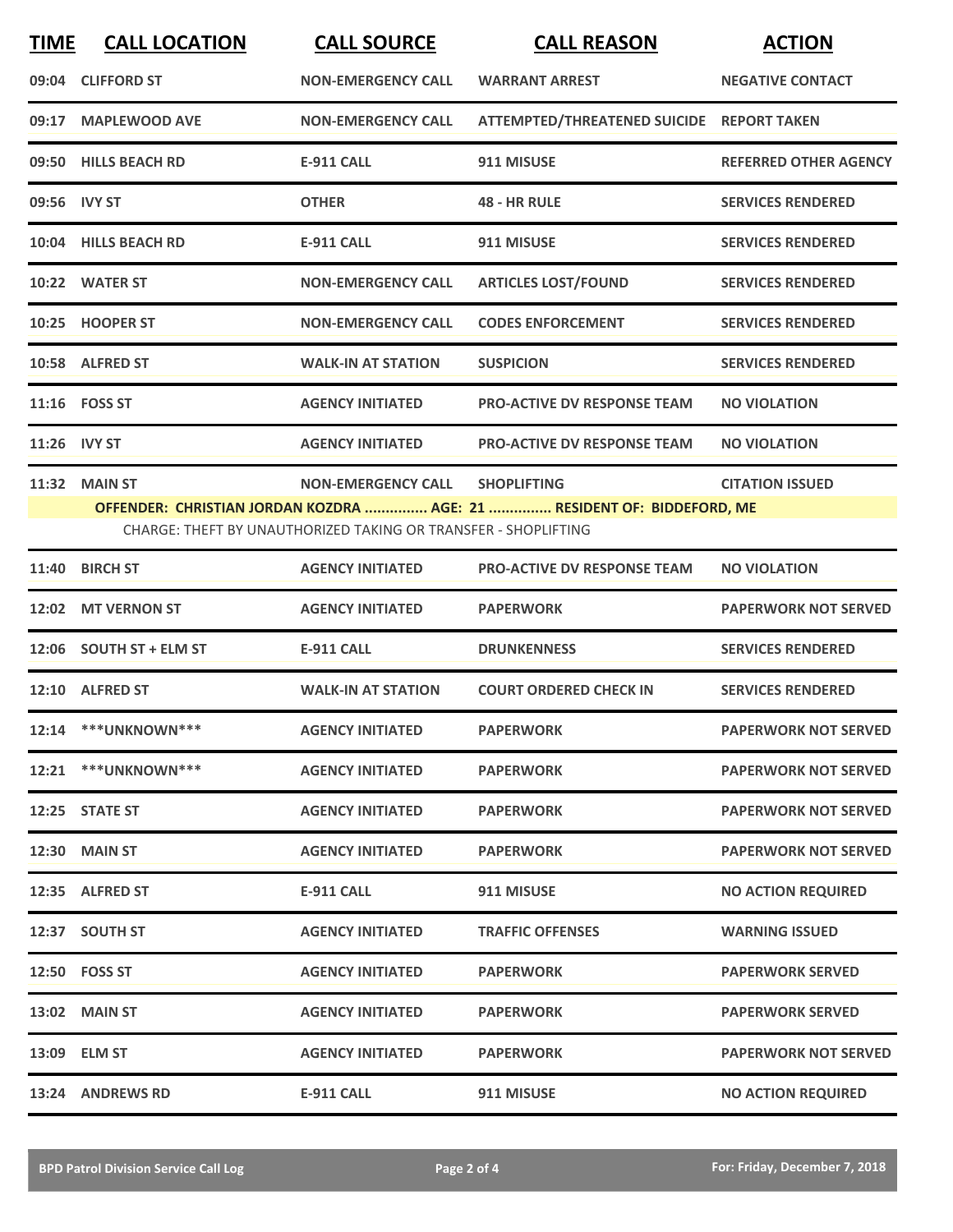| <u>TIME</u> | <b>CALL LOCATION</b>                               | <b>CALL SOURCE</b>                                                                          | <b>CALL REASON</b>                                                                              | <b>ACTION</b>                |
|-------------|----------------------------------------------------|---------------------------------------------------------------------------------------------|-------------------------------------------------------------------------------------------------|------------------------------|
|             | 13:28 TIGER WAY                                    | <b>NON-EMERGENCY CALL</b>                                                                   | <b>JUVENILE OFFENSES</b>                                                                        | <b>SERVICES RENDERED</b>     |
|             | 13:28 MAIN ST<br><b>CHARGE: DRINKING IN PUBLIC</b> | <b>NON-EMERGENCY CALL</b>                                                                   | <b>DRUNKENNESS</b><br>OFFENDER: RICHARD SAMUEL ROGERS  AGE: 49  RESIDENT OF: BIDDEFORD, ME      | <b>CITATION ISSUED</b>       |
|             | 13:32 ELM ST                                       | <b>NON-EMERGENCY CALL</b><br>CHARGE: THEFT BY UNAUTHORIZED TAKING OR TRANSFER - SHOPLIFTING | <b>SHOPLIFTING</b><br>OFFENDER: JEFFREY DAVID HILL  AGE: 27  RESIDENT OF: OLD ORCHARD BEACH, ME | <b>CITATION ISSUED</b>       |
|             | 13:52 ALFRED ST + MAINE TPKE                       | <b>E-911 CALL</b>                                                                           | <b>ASSIST PD AGENCY</b>                                                                         | <b>REFERRED OTHER AGENCY</b> |
|             | 14:56 ALFRED ST                                    | <b>NON-EMERGENCY CALL</b>                                                                   | <b>DISTURBANCE / NOISE</b>                                                                      | <b>NEGATIVE CONTACT</b>      |
|             | 15:05 ALFRED ST                                    | <b>NON-EMERGENCY CALL</b>                                                                   | <b>CIVIL COMPLAINT</b>                                                                          | <b>SERVICES RENDERED</b>     |
|             | 15:24 ELM ST                                       | <b>NON-EMERGENCY CALL</b>                                                                   | <b>CHECK WELFARE</b>                                                                            | <b>SERVICES RENDERED</b>     |
|             | 15:44 OLD POOL RD                                  | <b>OTHER</b>                                                                                | <b>ANIMAL COMPLAINT</b>                                                                         | <b>SERVICES RENDERED</b>     |
|             | 15:44 BRIDGE RD + POOL ST                          | <b>NON-EMERGENCY CALL</b>                                                                   | <b>DISABLED VEHICLE</b>                                                                         | <b>SERVICES RENDERED</b>     |
|             | 15:45 ALFRED ST                                    | <b>NON-EMERGENCY CALL</b>                                                                   | <b>COURT ORDERED CHECK IN</b>                                                                   | <b>NO VIOLATION</b>          |
|             | 16:08 ALFRED ST                                    | <b>E-911 CALL</b>                                                                           | <b>DEBRIS IN ROADWAY</b>                                                                        | <b>SERVICES RENDERED</b>     |
|             | 16:13 ALFRED ST<br><b>CHARGE: ARSON</b>            | <b>AGENCY INITIATED</b>                                                                     | <b>WARRANT ARREST</b><br>OFFENDER: DAVID M NEVELLS  AGE: 41  RESIDENT OF: BIDDEFORD, ME         | <b>ARREST(S) MADE</b>        |
|             | 16:23 JEFFERSON ST + ADAMS ST                      | <b>RADIO</b>                                                                                | <b>SUSPICION</b>                                                                                | <b>SERVICES RENDERED</b>     |
|             | 16:40 ALFRED ST                                    | WALK-IN AT STATION                                                                          | <b>COURT ORDERED CHECK IN</b>                                                                   | <b>SERVICES RENDERED</b>     |
|             | 16:56 ELM ST                                       | <b>AGENCY INITIATED</b>                                                                     | <b>ARTICLES LOST/FOUND</b>                                                                      | <b>REPORT TAKEN</b>          |
|             | 17:03 ALFRED ST                                    | E-911 CALL                                                                                  | <b>SUSPICION</b>                                                                                | <b>NO TRANSPORT</b>          |
|             | 17:11 ELM ST                                       | E-911 CALL                                                                                  | <b>WARRANT ARREST</b>                                                                           | <b>NEGATIVE CONTACT</b>      |
|             | 17:37 WEST ST                                      | <b>NON-EMERGENCY CALL</b>                                                                   | <b>CIVIL COMPLAINT</b>                                                                          | <b>SERVICES RENDERED</b>     |
|             | 17:44 ALFRED ST + SHOPS WAY                        | <b>AGENCY INITIATED</b>                                                                     | <b>TRAFFIC OFFENSES</b>                                                                         | <b>WARNING ISSUED</b>        |
|             | 17:52 WENTWORTH ST                                 | <b>NON-EMERGENCY CALL</b>                                                                   | <b>CRIM THREAT / TERRORIZING</b>                                                                | <b>WARNING ISSUED</b>        |
|             | <b>17:58 COUNTRY DR</b>                            | E-911 CALL                                                                                  | 911 MISUSE                                                                                      | <b>WARNING ISSUED</b>        |
|             | 17:59 LINCOLN ST                                   | <b>E-911 CALL</b>                                                                           | 911 MISUSE                                                                                      | <b>SERVICES RENDERED</b>     |
|             | 18:11 ELM ST + MCARTHUR WAY                        | <b>AGENCY INITIATED</b>                                                                     | <b>TRAFFIC OFFENSES</b>                                                                         | <b>WARNING ISSUED</b>        |
|             |                                                    |                                                                                             |                                                                                                 |                              |